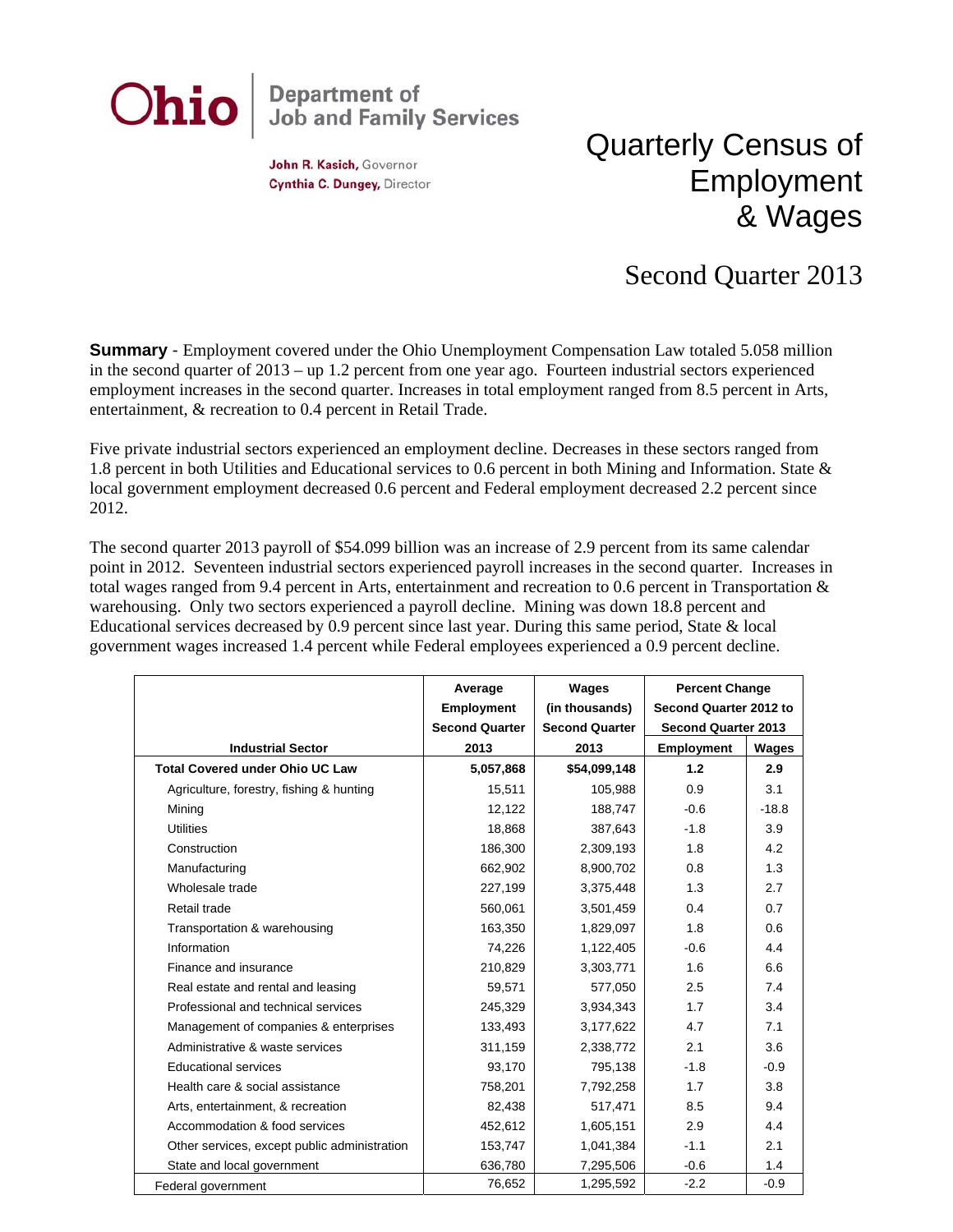Six of Ohio's ten largest counties experienced employment increases from their second quarter 2012 levels. Increases ranged from 2.8 percent in Franklin County to 0.1 percent in Lucas County. Butler, Mahoning, and Montgomery Counties all suffered employment declines from one year ago with decreases ranging from 0.7 percent in Montgomery County to 0.1 percent in Butler County. Lorain County was essentially unchanged from last year.

Nine of the ten largest counties experienced payroll increases since 2012. Payroll gains ranged from 4.3 percent in Stark County to 0.8 percent in Mahoning County. Lucas County experienced the only payroll decrease in the second quarter of 2013, down 0.3 percent.

|                                        | Average               | Wages                 | <b>Percent Change</b>      |        |
|----------------------------------------|-----------------------|-----------------------|----------------------------|--------|
|                                        | <b>Employment</b>     | (in thousands)        | Second Quarter 2012 to     |        |
|                                        | <b>Second Quarter</b> | <b>Second Quarter</b> | <b>Second Quarter 2013</b> |        |
| <b>Industrial Sector</b>               | 2013                  | 2013                  | <b>Employment</b>          | Wages  |
| <b>Total Covered under Ohio UC Law</b> | 5,057,868             | \$54,099,148          | 1.2                        | 2.9    |
| <b>Butler</b>                          | 138,468               | \$1,466,045           | $-0.1$                     | 3.3    |
| Cuyahoga                               | 694,053               | \$8,309,997           | 1.2                        | 2.8    |
| Franklin                               | 674,399               | \$8,140,835           | 2.8                        | 2.7    |
| Hamilton                               | 487,774               | \$6,294,787           | 1.0                        | 4.2    |
| Lorain                                 | 94,858                | \$923,645             | 0.0                        | 1.4    |
| Lucas                                  | 200,484               | \$2,076,225           | 0.1                        | $-0.3$ |
| Mahoning                               | 96,508                | \$815,920             | $-0.2$                     | 0.8    |
| Montgomery                             | 238,786               | \$2,463,997           | $-0.7$                     | 1.1    |
| <b>Stark</b>                           | 155,929               | \$1,425,673           | 1.6                        | 4.3    |
| Summit                                 | 255,556               | \$2,702,214           | 0.2                        | 1.8    |
| All other counties                     | 2,021,053             | 19,934,464            | 1.4                        | 5.8    |

The chart that follows presents the percentage of Ohio covered employment in each of the ten largest counties and all other counties combined. Ten of Ohio's 88 counties account for more than 60 percent of the state's covered employment.



## **Percentage of Second Quarter 2013 Employment - Ten Largest Counties**